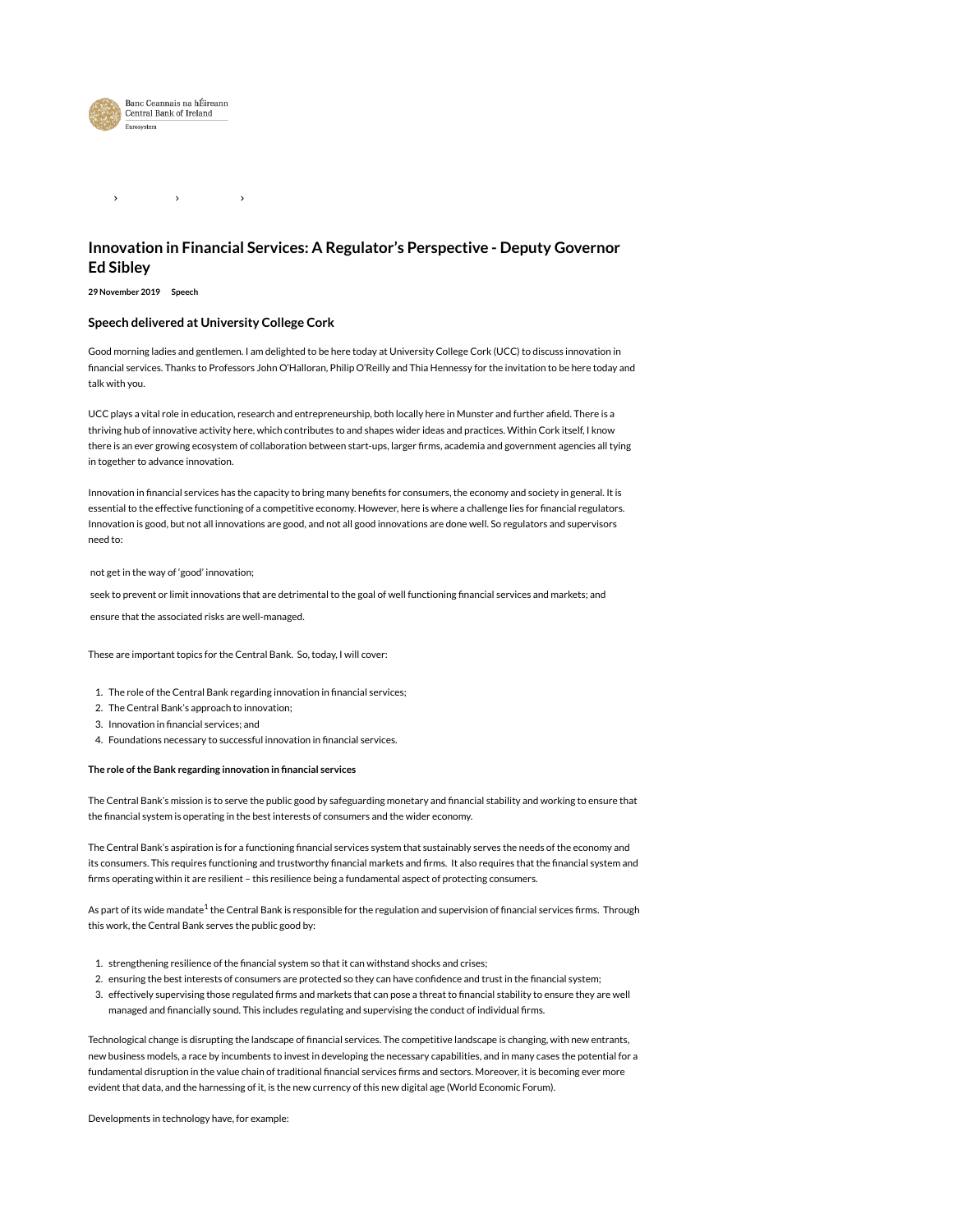exponentially increased the proliferation of data and the speed with which it can now be analysed and processed;

enhanced efficiency and productivity of employees by freeing up time from manual processes;

changed customer expectations of functionality; and

increased outsourcing of technology services, including cloud storage.

If the current pace of change is anything to go by, the future is a vast unknown where only those able to adapt at pace will be able to survive. Indeed, it is arguable that there is no part of the traditional financial services value chain that cannot be done better, smarter and more effectively.

Technology can also offer significant benefits for the consumers of financial services products and services. Innovation can empower consumers, giving them better choice, value and information to ultimately enhance their capability to manage aspects of their day to day lives, including of course, their finances.

In my role, I welcome opportunities for the financial services system to better serve the needs of the economy and its customers, but I am also mindful of the risks (Sibley, 2019). For example, risks relating to:

strategy, change and execution;

the inappropriate use of technologies;

information asymmetries and data protection;

cyber security; and

operational resilience.

The pace of change, together with the borderless nature of technology, requires an appropriate level of caution to be taken, through financial services firms taking risk-based approaches to strategic and business initiatives. Financial services firms need to make informed choices about where and how they are going to adapt and make sure that the associated risks are understood, considered, and measured as they make changes to their processes and business models.

For incumbent firms, the Central Bank considers these issues in a number of different ways, working from the top down through the lenses of strategy, governance, oversight, risk management, and so on; and from the bottom up focusing on the management of the technology itself, and the broader topic of operational resilience.

The Central Bank also aims to keep abreast of the emerging trends brought about by technological innovation so that we can identify, understand and manage the risks these changes present. While today I will speak about financial innovation, digital transformation and disruptive technology, it is important to stress that the rules and principles of regulation and supervision apply to all the firms we regulate, regardless of the technology they deploy. Our focus rather, is to ensure that where innovation facilitates new and better solutions, it does so in a framework which does not prevent regulators from meeting their mandates and strategic responsibilities.

### The Central Bank's approach to financial innovation

The Central Bank is proactively seeking to understand and anticipate how innovation is changing financial services provision. We consider this from financial stability, monetary policy, payments system, prudential supervision, market conduct and consumer protection perspectives. We need to understand the threats to the sustainability of existing business models, how technology is driving change to them, the business models of potential new entrants and the wider implications for the financial services system and consumers of financial services and products.

### Supervision of existing firms

The Central Bank is responsible for the prudential and conduct regulation and supervision of regulated firms. Our prudential supervisors seek, in part, to ensure that regulated firms have sustainable business models and that they are well run, appropriately governed, have effective risk management and control functions and effective cultures. In this way, we can increase the financial resilience of the system and individual firms, a fundamental aspect of protecting consumers.

The Central Bank has significantly enhanced the intensity and intrusiveness of its supervision of IT related risk across the financial services sector. Identified issues are required to be resolved through risk mitigation programmes and we will continue to issue thematic findings from our work to highlight areas for improvement for all firms so that their foundations are sufficiently strong to effectively manage the technology risks. Where necessary we have used our powers to sanction failures and required the use of third parties to help drive improvements.

#### Innovation Hub 2

The Central Bank of Ireland launched its FinTech and innovation engagement initiative in 2018. A key feature of this initiative is the Central Bank's Innovation Hub, launched in April 2018 to facilitate open and active engagement with the FinTech sector.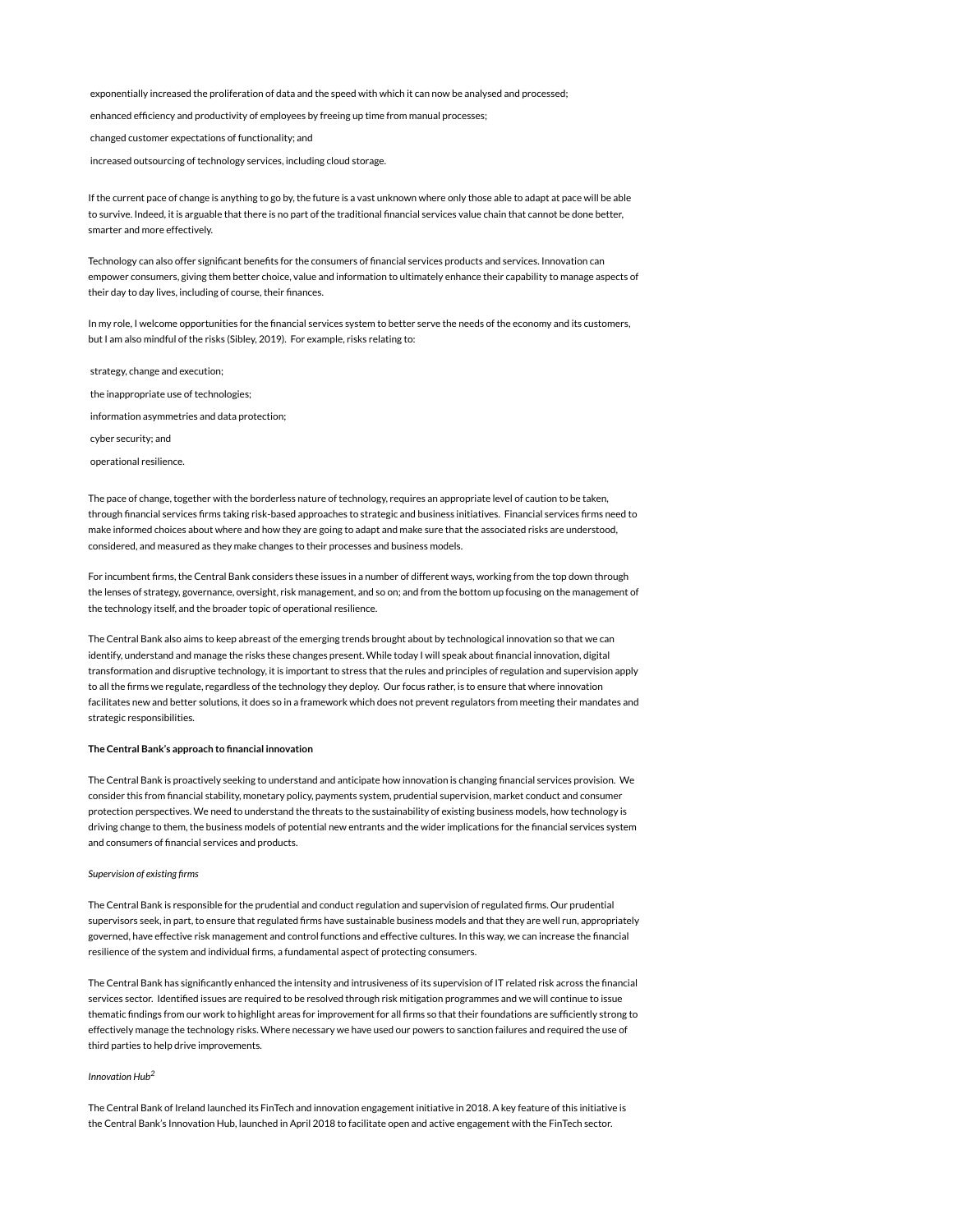The Central Bank's engagement with innovation, of course, pre-dates the establishment of the Innovation Hub. Many functions across the Central Bank have long been engaging with innovating entities to understand new technologies and new ways in which financial services are being designed, developed and delivered. However, as the impact of new technologies becomes more pervasive and the appetite for engagement with the Central Bank stronger, we sought to further enhance and coordinate this engagement.

The Innovation Hub enables regulated and unregulated entities engaged in innovation to contact the Central Bank with questions on navigating the Irish regulatory landscape. At the same time, it provides us with the opportunity to become better sighted on relevant technological developments and innovations.

With the Innovation Hub, firms who otherwise might not have known how to contact us now have a direct way to do so. We have had over 150 engagements to date. In these engagements, we have found that approximately 40% of firms that engage with our Innovation Hub are at an early stage in their development. These firms in particular see the benefit in having a dedicated point of contact at the Central Bank.

We have found so far that most firms place great value in coming in to the Bank to demonstrate their product/service, both to increase awareness among supervisors and to get a better sense of our approach to authorisation and supervision. Firms also often contact us with questions on the authorisations process and regulatory framework, though smaller start-ups are more interested in the regulatory perimeter and what activities require authorisation.

This is important as the earlier these firms are sighted on the potential regulatory considerations of their solutions, the more likely they are to grasp the responsibility compliance with regulation entails. Such interactions will ultimately lead to better outcomes for consumers. While much of this information we provide is publically available on the Central Bank's website, we have found firms appreciate the opportunity to discuss the process directly with the Bank. Providing this accessibility to the Bank was one of the motivations for establishing the Innovation Hub and as such it is been good to see it function as intended.

For the Bank, these interactions help to build on our base of existing knowledge of innovative activity in financial services and to help us to identify trends in the market.

### EU and International Policy Fora

Technological innovation is often cross border in nature. It is important that the Central Bank is engaged in relevant international policy discussions. We participate in multiple innovation focused workstreams of the European Supervisory Authorities (ESAs) (European Banking Authority, 2019). For example, we are a member of a recently created working group which is looking at how AI is used in financial services. Similar groups we are involved in are looking at cloud outsourcing, cyber risk, and crypto assets.

The European Commission has set up a forum of European Financial Innovation facilitators, where we gather, along other national competent authorities, to share learnings and engage in dialogue to better shape policy. The next Commission will also establish a dedicated unit focused on financial technology. The new unit will be tasked with developing policies and rules on crypto assets and cybersecurity. It will also have a role in ensuring the EU is prepared to handle large technology companies increasingly engaging in financial services. The establishment of this new unit shows the level of importance that the European Commission will place on technological innovation in the near future.

The Central Bank welcomes the new Commission's strong FinTech focus. Through our engagements at the ESA's and the ECB/SSM, we look forward to engaging with our EU peers on issues including the potential development of EU legislation on crypto assets, including so called stablecoins and the potential move towards a direct supervision model for cloud service providers.

Internationally, we engage in fora such as IOSCO's FinTech Network, themselves carrying out important work on developing securities regulators views on ethics in AI, Regtech and blockchain.

#### **Capability**

As I noted earlier, the rules and principles of regulation and supervision apply to all firms we regulate, regardless of the technology they deploy. However, changes in this deployment do bring risk and complexity. Furthermore, innovation typically moves faster than regulation – and there are numerous examples of innovative approaches to circumvent the spirit of regulation.

As a knowledge-based organisation, how we gather and analyse the data we receive from firms has become a critical part of the work we do. Part of this is making sure that the data we receive is accurate and reliable. For example, in the context of MiFID II, our Market Surveillance Team is proactive in engaging with supervised firms on the accuracy and completeness of data submitted (Hodson, 2019). Once we have this data, our ability to analyse it is becoming an increasingly important part of our engagement, providing us with better quality insights into the activities of the firms we supervise.

As outlined in our Strategic Plan 2019 – 2021 we recognise that analysis of data and information is a core competency for the , Central Bank. It is a priority to continue to develop our data analytics capabilities and related technology infrastructure. We are taking action to ensure that we have the appropriate resources, skills and knowledge to be best placed to meet our commitments to deliver an effective, intrusive, analytical and outcomes focused approach to regulation and supervision.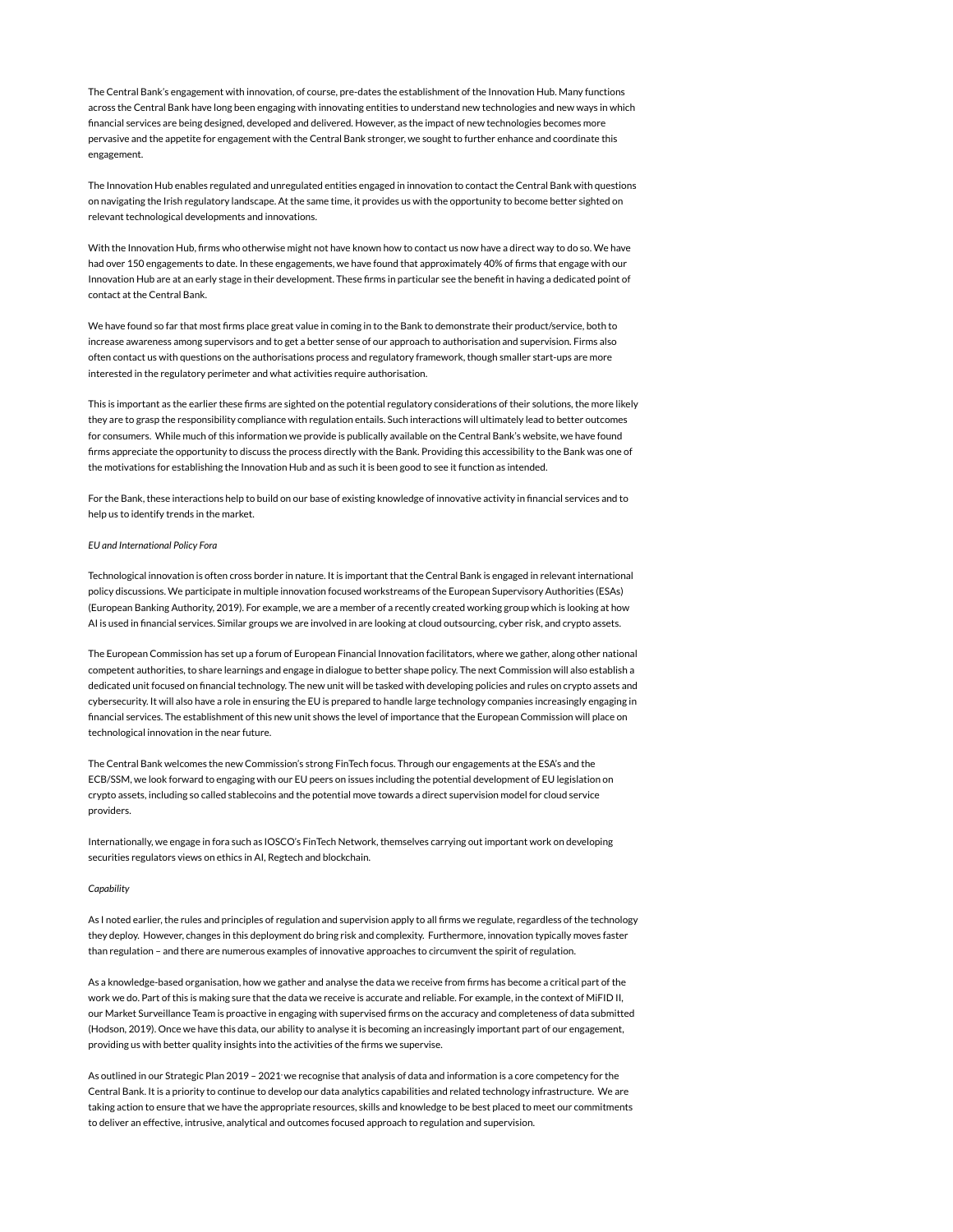### Innovation in Financial Services

Technological innovation can take many forms, from digital transformation to market disruption. Digital transformation can be a catalyst for disruptive innovation but often, successful digital transformation initiatives result in improved internal efficiencies, and keeping pace with market needs rather than market disruption. Moreover, it is estimated over 90% of all business models recombine already existing ideas, concepts and technologies (Gassmann et al 2014). New innovations are therefore likely to consist of slight variations of something that has existed before rather than radical change.

There is no part of the traditional financial services value chain that cannot be done better, smarter and more effectively. Through the Central Bank's Innovation Hub we have seen many firms which are focused in on just one particular aspect of financial services provision and sought to bring improvements to this aspect. They do this largely by developing platforms which add an extra layer between back-office and front-end systems.

These platforms can facilitate transactions, unlock insights and generally improve the sharing of data across the value chain by, in part, automating previously manual processes. They can take the form of retail models, such as mobile phone based savings apps, and institutional models, such as web based risk management dashboards.

Across a wide range of sectors, we are seeing the impacts of technology change.

#### Insurance

In insurance, we have seen firms developing models to offer on-demand insurance. These firms are focusing on a specific issue, such as providing employees in the gig economy with micro-duration insurance coverage for the length of their shift. In this way, the consumer can avoid unnecessary additional expenses while still gaining the coverage necessary. While currently narrow in focus, looked at through the lens of the predicted growth in the sharing economy combined with mobile technology, on-demand insurance is an example of a new model with potential growth in the sector.

In the entities we supervise, one of the key technologies driving innovation in insurance is telematics and wearable technology. These enable consumers to use internet-connected devices such as in a person's car, home, or their watch and bracelet to transmit data which the firm can use to tailor and price their policy offerings more accurately (Cronin, 2017). For the consumer, these technologies have the potential to reward their good behavior with lower premiums. From a firm's perspective, the real time customer data can lead to a more accurate pricing of risk. However, data is being collected and stored in non-traditional manners. The onus is on institutions to have adequate safety nets in place to protect consumer data. Additionally, there is a responsibility to use it to get the best outcome for all stakeholders – to not to use the advantages of the data to the long-term detriment of customers.

Another potential impact technology could have on insurer's business models is the potential for cyber exposure to disrupt the property and casualty line of business. We note that whilst insurers have a high degree of awareness of cyber risks, a recent EIOPA survey found that only 5 of 39 insurance groups stated that cyber risks are explicitly excluded from the property and casualty policies offered. Technological changes will affect both how insurance is offered, and what is insured.

#### **Payments**

We have seen large technology firms become increasingly active in the payments markets. With their deep and vast user base, all digitally connected, these firms promise to offer faster and cheaper online payments systems to compete with current operators. Consumer needs are helping to drive this change as they have increased expectations around the speed of decision-making, electronic marketing and digitised distribution channels. Again we see data analytics is playing a role. Payments related data can offer valuable insights to consumer behaviour which while beneficial for firms, can come with risks to consumers for example around the potential for misuse of this data, and how it is shared and stored.

In addition to our own work in monitoring and managing these risks, at EU level the debate on how to approach tech firms expanding into financial services is a live issue. As mentioned, the new European Commission is mandated to come up with an approach on tech firms; we have been and will continue to contribute to this discussion.

Technology is also contributing to the declining use of cash. In Ireland, this trend is happening more rapidly than in many other countries. This, when looked at together with technology firms' activity in payments, and also the increasing development of crypto assets, points to a rapidly changing payments market, one where the future looks markedly different to the present. These changes have led to increased calls for a Central Bank backed digital currency. Being a member of the Eurosystem, we are actively engaged in this debate.

### Banking

Regarding banking, threats to incumbents are coming from two broad categories: challenger banks and other business models.

Challenger banks are digital only offerings with a low cost base and, being free from the constraints of legacy infrastructure, they can more easily leverage the benefits of mobile technology and cloud computing. These firms promise to enhance customer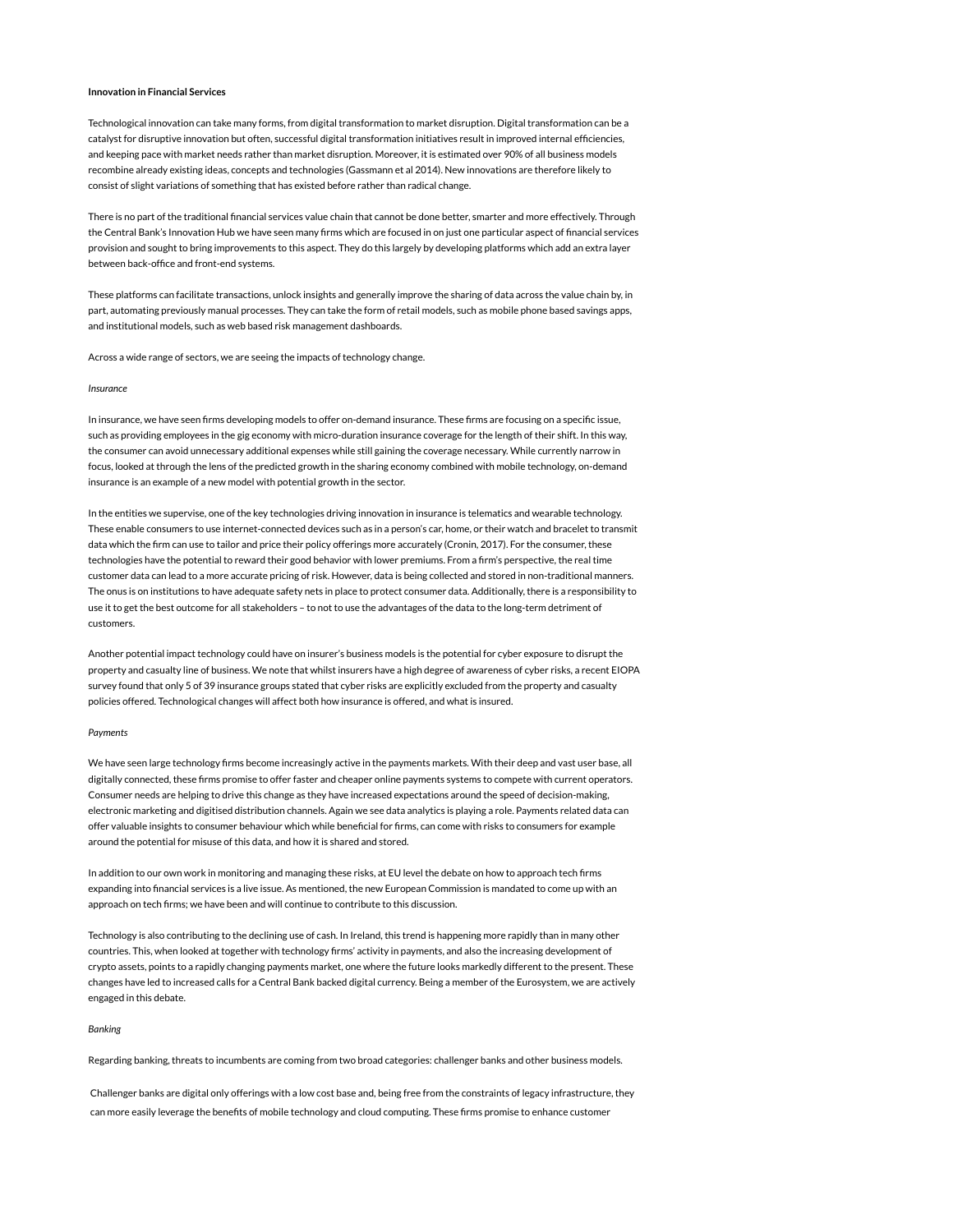experiences such as enabling easy account opening and servicing, and to adapt more quickly to changing consumer demand than incumbents.

Other business models include those arising from open banking, which offers the possibility of the creation of entirely new business models, leveraging banking data to offer new services, such as personal financial management and data aggregation platforms.

These innovations in banking have highlighted some of the fees that banks have traditionally relied on as a key source of revenue and created the possibility that banks could lose their relationships with customers and end up providing 'back end' banking services.To keep apace, there is therefore a need for Irish banks to substantially invest in their technology and data capabilities. Many banks are still using outdated and fragmented IT systems which do not yet provide the foundations to effectively manage the technology risks.

We have also seen examples of start-ups developing AI based loan origination platforms for lenders to SMEs. These use open banking solutions to pull data from the company's bank account, feeding the data through a rules based risk engine designed together with the institution. Such platforms tell the credit institution the likelihood of the loan application meeting their own approval standards, thus promising to improve efficiency and customer experience. For firms who utilise technologies such as robo-advice, big data analytics, and AI interactions with consumers, there are opportunities for cost reductions and delivering of efficiencies and also the potential for cheaper products and accessibility for customers.

However, there are also risks for consumers where AI is concerned. Bias can creep into algorithms. AI systems are trained on data and if this data contains biased human decisions or if the data suffers from selection bias, then the AI output may be problematic. For example, Joy Buolamwini at MIT working with Timnit Gebru found that facial analysis technologies had higher error rates for some ethnic groups and particularly for women within those groups, potentially due to unrepresentative training data (Buolamwini et al 2018). Such risks have implications for how AI is used and the Central Bank is cognisant of these potential negative impacts on consumers. We welcome the announcement from the new European Commission, highlighting that it will propose a focus on a regulatory framework for AI and look forward to working with our European peers on this important area.

### Investment firms

For investment firms, the implementation of robo-advisory services represents a fast-growing trend within the investment advisory industry. An ESA Discussion Paper on automation of financial advice (ESA 2015) predicts that robo-advisors will grow exponentially leading to a rapid change in the current landscape. While current robo-advisory implementations are in their infancy and focused on wealth management, assets under management are expected to reach USD 1 trillion globally by 2020 (OECD 2017) as firms expand this offering to include a much larger proportion of the customer asset holding. Consequently, this will also include providing advice on refinancing, credit cards, and insurance among others.

Given their high reliance in providing investment recommendations and managing portfolios the risks these services present should not be underestimated. As a forward looking supervisor, the Central Bank has to ensure the risks are mitigated with firms having strong internal governance arrangements and oversight of the algorithms, ensuring their transparency, accuracy and robustness. For consumers, we need to ensure these services maintain the suitability of investment advice provided and avoid mis-selling.

### The foundations of sustainable innovation

Customers requires firms' systems and data to be available, reliable and secure. This is also important for financial stability reasons. Firms must strive to minimise the frequency and impact of issues and have an ability to recover quickly from them. Operational resilience is therefore critical.

No matter whether financial services firms are well established or seeking a new authorisation, they need to ensure:

the IT risk management and IT security arrangements are sufficiently robust;

IT assets are actively managed, including through risk assessments to adequately understand the threats and vulnerabilities to them;

systems and processes that support business services, including all the third-party relationships, are understood and being actively managed;

IT risk profile is understood and consistent with risk appetite; and

IT strategy is aligned with the business strategy.

Good governance means boards adequately considering their use of data and technology in their interactions with their customers so that these align with their stated values. Particular attention needs to paid to the following:

Culture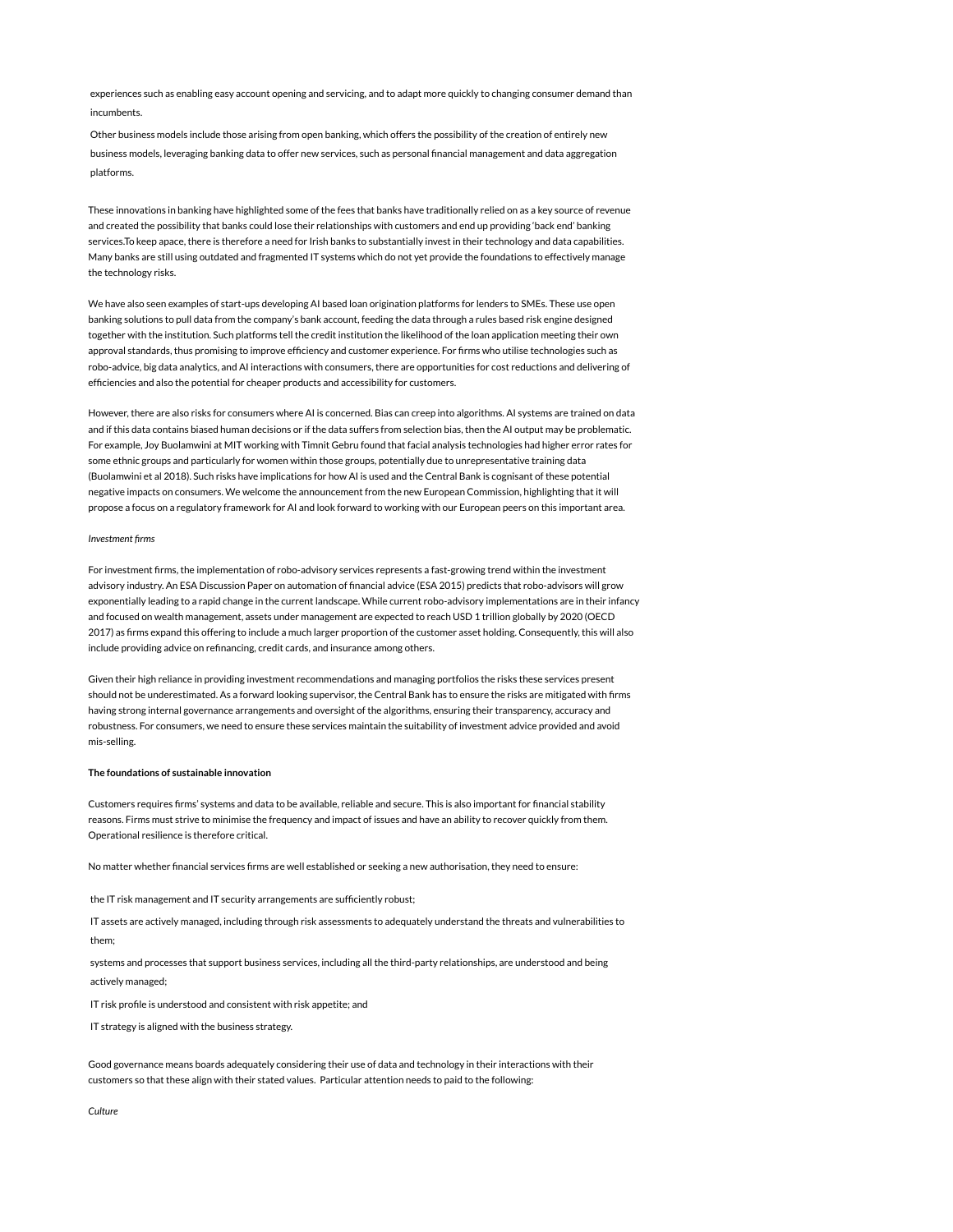The amount of data available on the average consumer is growing exponentially. When this is tied with developments in analytics capabilities and behavioural studies, this can lead to real customer benefits, with greater insights for example on their spending habits and income flows. However, on the other side, this can result in ever growing information asymmetries, raising ethical considerations on how data is used.

The Central Bank's expectation is that banks' operating models are more than technology and innovation driven. As outlined by my colleague Grainne McEvoy (McEvoy 2018), the greatest risk to consumers comes not from technological developments, but from the culture of the firms in charge of the technology.

Boards and senior management need to pay particular attention to not only 'can we', but 'should we', particularly in the use of customer data. This is an area that we will continue to increase our focus on, to ensure that the people who lead the firms we regulate and supervise set the right tone from the top and create a culture that minimises the risk of misconduct.

On a very practical level we have recently proposed a Senior Executive Accountability Regime (Rowland 2019) to drive better governance structures in firms which identify which individuals are responsible for what. Diversity can meaningfully contribute to improved decision-making, risk management and reducing the likelihood of group-think. We are therefore committed to bringing improvements in the levels of diversity across regulated financial services firms.

If innovation is to be delivered sustainably, it is essential to recognise that this cannot be attained without a culture and mindset to match and support it. Research by McKinsey (McKinsey 2017) suggests that cultural challenges are among the major barriers to digital effectiveness across all industries.

### **Outsourcing**

The Central Bank is strongly focused on outsourcing[3] due to its extensive use across financial services firms. While it is possible to outsource a service, you cannot outsource the risk. The responsibility and accountability for ensuring security and resilience of a firm's data and services remains firmly with its board.

Advances in cloud computing have been notable. Such technology has significantly changed how firms and companies work, facilitating streamlining of processes and infrastructure and also reducing costs. Recent years has also seen the increase of outsourcing to the cloud as a model.

With all outsourcing arrangements, boards and senior management must understand that they are placing the resilience of their firm into the hands of a third-party and while they may be able to monitor the service during normal operation, when something goes wrong, they are reliant on someone else to fix it.

#### Risk Management

As firms take advantage of technologies and further embed them into their processes, it is important to highlight the importance of IT risk management. Digital transformation can, without proper oversight, increase vulnerabilities in firms' IT operations, with increased risks around IT failures, outages and cyber attacks. IT risk management should be implemented as an enabler to a firm's business model which is becoming more data centric and therefore requires better governance of data both in terms of quality and security. In managing these technology and IT risks, boards must firstly ensure they themselves have the skills and knowledge to meaningfully understand the risks they face and the responsibilities they bear.

This is outlined in the Central Bank's Guidelines on Information Technology and Cybersecurity Risks (Central Bank 2016), where we stress how boards and senior management are ultimately responsible for ensuring operational resilience.

### Conclusion

I will conclude as I started.

Innovation has the capacity to bring many benefits for consumers, the economy and society in general. It is essential to the effective functioning of a competitive economy.

I am confident that UCC and its alumni will continue to play an important role in financial services innovation in Ireland. I am also hopeful that for its students, this will include spending part of their career contributing to the Central Bank serving the people of Ireland by ensuring that this innovation enhances how the financial services system serves the needs of the economy and its customers.

Thank you for your attention. 4

 $\frac{1}{2}$  ,  $\frac{1}{2}$  ,  $\frac{1}{2}$  ,  $\frac{1}{2}$  ,  $\frac{1}{2}$  ,  $\frac{1}{2}$  ,  $\frac{1}{2}$  ,  $\frac{1}{2}$  ,  $\frac{1}{2}$  ,  $\frac{1}{2}$  ,  $\frac{1}{2}$  ,  $\frac{1}{2}$  ,  $\frac{1}{2}$  ,  $\frac{1}{2}$  ,  $\frac{1}{2}$  ,  $\frac{1}{2}$  ,  $\frac{1}{2}$  ,  $\frac{1}{2}$  ,  $\frac{1$ 

World Economic Forum. Big Data, Big Impact: New Possibilities for International Development

<sup>[1]</sup> See Central Bank of Ireland. "Explainer - What does the Central Bank of Ireland do?"